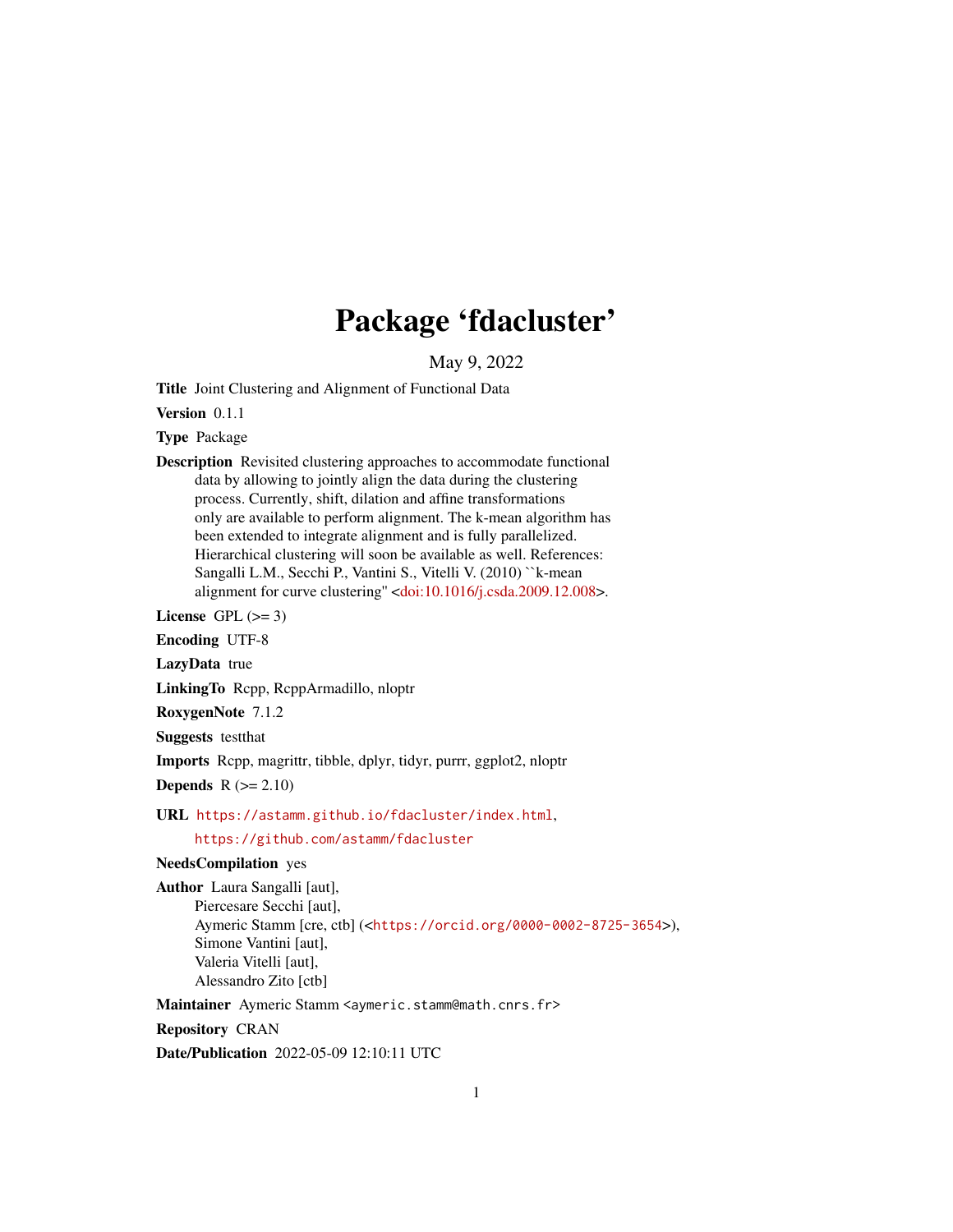### <span id="page-1-0"></span>R topics documented:

| Index |  |  | $\mathbf{\mathbf{R}}$ |
|-------|--|--|-----------------------|
|       |  |  |                       |
|       |  |  |                       |
|       |  |  |                       |
|       |  |  |                       |
|       |  |  |                       |
|       |  |  |                       |

aneurisk65 *Subset of the AneuRisk65 benchmark data set*

#### Description

A data set containing the first derivative of the three-dimensional coordinates of the centerline of the internal carotid artery of 65 patients.

#### Usage

aneurisk65

#### Format

A list with 2 components:

- x A 65 x 1380 matrix containing, in each row, the evaluation grid for each patient;
- y A 65 x 3 x 1380 array containing, in each row, the values of the first derivative of each of the 3D coordinates of the ICA centerline, stored by a row in a matrix.

#### Source

This is a subset of the [AneuRisk65 benchmark data set](https://mox.polimi.it/research-areas/statistics/) provided by the AneuRisk project.

#### References

- 1. Sangalli, L.M., Secchi, P. and Vantini, S. (2014), [AneuRisk65: A dataset of three-dimensional](https://projecteuclid.org/journals/electronic-journal-of-statistics/volume-8/issue-2/AneuRisk65-A-dataset-of-three-dimensional-cerebral-vascular-geometries/10.1214/14-EJS938.full) [cerebral vascular geometries,](https://projecteuclid.org/journals/electronic-journal-of-statistics/volume-8/issue-2/AneuRisk65-A-dataset-of-three-dimensional-cerebral-vascular-geometries/10.1214/14-EJS938.full) Electronic Journal of Statistics, 8 (2), 1879-1890.
- 2. Sangalli, L.M., Secchi, P. and Vantini, S. (2014), [Analysis of AneuRisk65 data: K-mean](https://projecteuclid.org/journals/electronic-journal-of-statistics/volume-8/issue-2/Analysis-of-AneuRisk65-data-k-mean-alignment/10.1214/14-EJS938A.full) [Alignment,](https://projecteuclid.org/journals/electronic-journal-of-statistics/volume-8/issue-2/Analysis-of-AneuRisk65-data-k-mean-alignment/10.1214/14-EJS938A.full) Electronic Journal of Statistics, 8 (2), 1891-1904.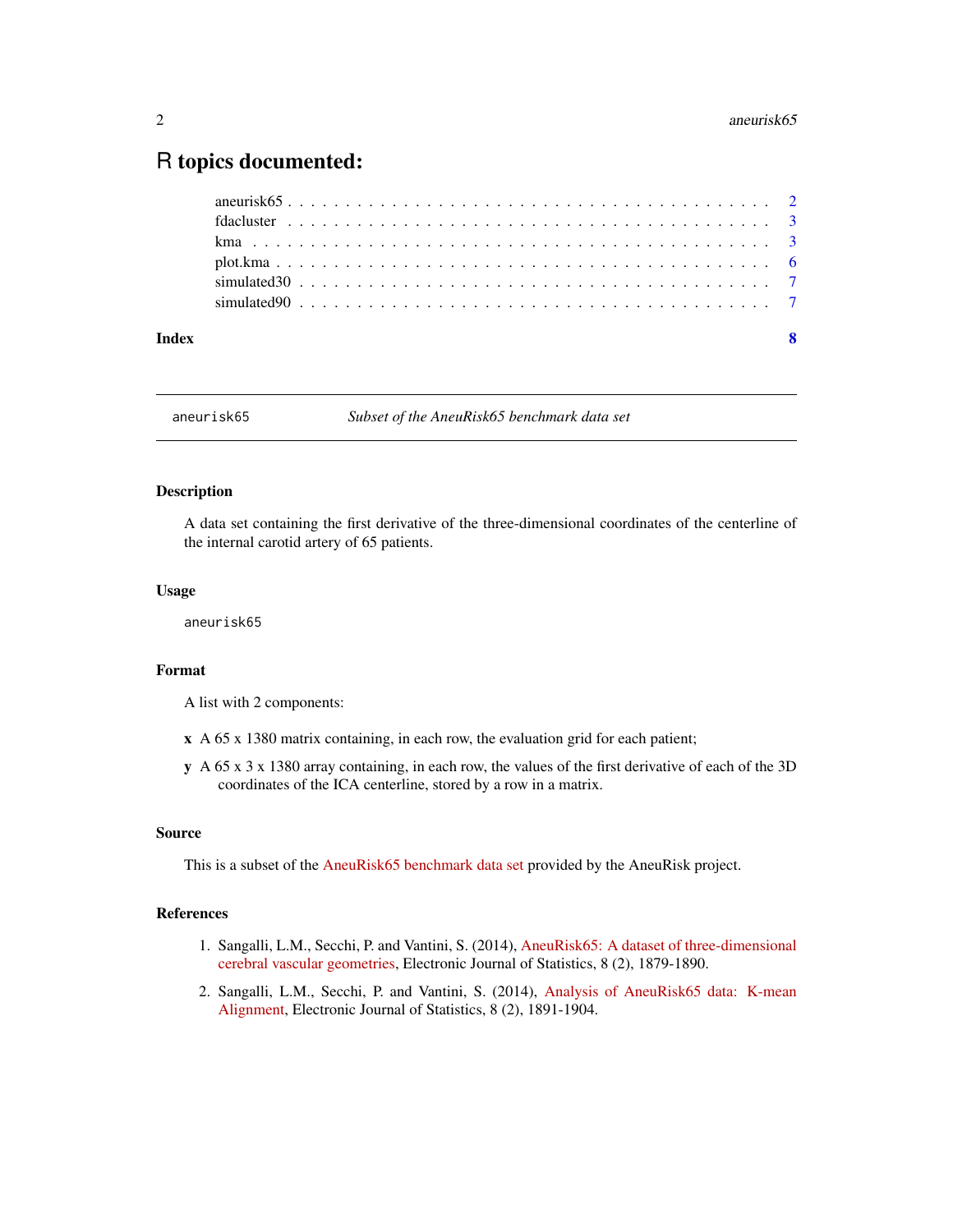<span id="page-2-0"></span>

#### Description

The **fdacluster** package allows to jointly perform clustering and alignment of functional data.

#### References

- 1. Sangalli, L.M., Secchi, P., Vantini, S. and Vitelli, V. (2010), [K-mean alignment for curve](https://www.sciencedirect.com/science/article/abs/pii/S0167947309004605) [clustering,](https://www.sciencedirect.com/science/article/abs/pii/S0167947309004605) Computational Statistics and Data Analysis, 54, 1219-1233.
- 2. Sangalli, L.M., Secchi, P. and Vantini, S. (2014), [Analysis of AneuRisk65 data: K-mean](https://projecteuclid.org/journals/electronic-journal-of-statistics/volume-8/issue-2/Analysis-of-AneuRisk65-data-k-mean-alignment/10.1214/14-EJS938A.full) [Alignment,](https://projecteuclid.org/journals/electronic-journal-of-statistics/volume-8/issue-2/Analysis-of-AneuRisk65-data-k-mean-alignment/10.1214/14-EJS938A.full) Electronic Journal of Statistics, 8 (2), 1891-1904.

<span id="page-2-1"></span>kma *K-mean alignment and variants for functional data*

#### Description

K-mean alignment and variants for functional data

#### Usage

```
kma(
  x,
 y,
  seeds = NULL,
  warping_options = c(0.15, 0.15),
  n<sup>-</sup>clust = 1,
 maximum_number_of_iterations = 100,
  number_of_threads = 1,
 parallel\_method = 0,
  distance_relative_tolerance = 0.001,
  use_fence = FALSE,
  check_total_dissimilarity = TRUE,
  use_verbose = TRUE,
  compute_overall_center = FALSE,
  warping_method = "affine",
  center_method = "mean",
  dissimilarity_method = "l2",
  optimizer_method = "bobyqa"
)
```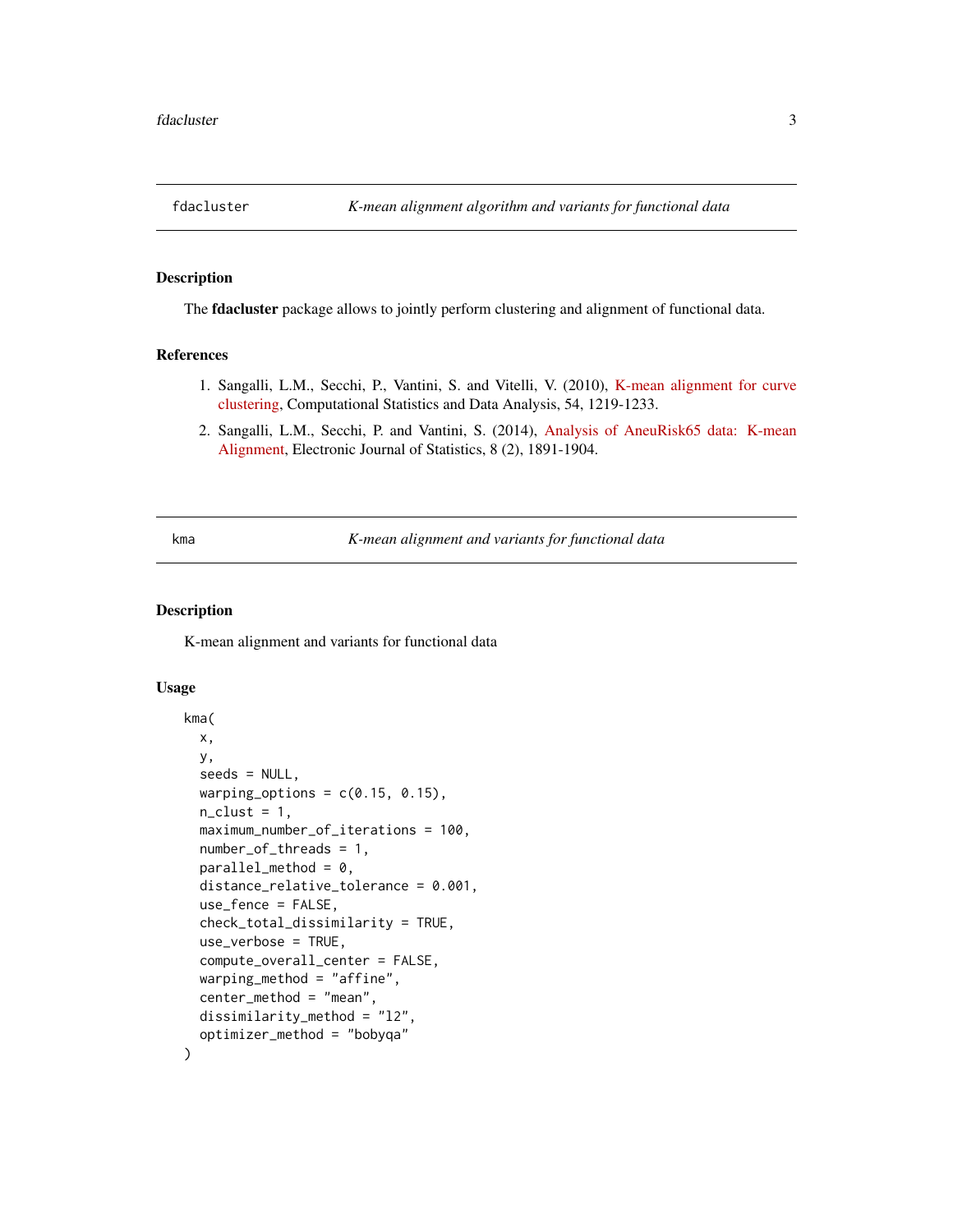#### Arguments

| x                            | A matrix of size nObs x nPts storing the evaluation grid of each observation.                                                                                                                                                                                      |
|------------------------------|--------------------------------------------------------------------------------------------------------------------------------------------------------------------------------------------------------------------------------------------------------------------|
| у                            | An 3D array of size nObs x nDim x nPts storing the observation values.                                                                                                                                                                                             |
| seeds                        | A vector of integers of size n_clust specifying the indices of the initial tem-<br>plates. Defaults to NULL, which boils down to randomly sampled indices.                                                                                                         |
| warping_options              |                                                                                                                                                                                                                                                                    |
|                              | A numeric vector supplied as a helper to the chosen warping_method to decide<br>on warping parameter bounds.                                                                                                                                                       |
| n_clust                      | An integer specifying the number of clusters (default: 1).                                                                                                                                                                                                         |
| maximum_number_of_iterations |                                                                                                                                                                                                                                                                    |
|                              | An integer specifying the maximum number of iterations before the algorithm<br>stops (default: 100).                                                                                                                                                               |
| number_of_threads            |                                                                                                                                                                                                                                                                    |
|                              | An integer specifying the number of threads used for parallelization (default: 1).                                                                                                                                                                                 |
| parallel_method              |                                                                                                                                                                                                                                                                    |
|                              | An integer value specifying the type of desired parallelization for template com-<br>putation, If 0 (default), templates are computed in parallel. If 1, parallelization<br>occurs within a single template computation (only for the medoid method as of<br>now). |
| distance_relative_tolerance  |                                                                                                                                                                                                                                                                    |
|                              | A number specifying a relative tolerance on the distance update between two<br>iterations. If all observations have not sufficiently improved in that sense, the<br>algorithm stops. Defaults to 1e-3.                                                             |
| use_fence                    | A boolean specifying whether the fence algorithm should be used to robustify<br>the algorithm against outliers (default: FALSE).                                                                                                                                   |
| check_total_dissimilarity    |                                                                                                                                                                                                                                                                    |
|                              | A boolean specifying whether an additional stopping criterion based on im-<br>provement of the total dissimilarity should be used (default: TRUE).                                                                                                                 |
| use_verbose                  | A boolean specifying whether the algorithm should output details of the steps to<br>the console (default: TRUE).                                                                                                                                                   |
| compute_overall_center       |                                                                                                                                                                                                                                                                    |
|                              | A boolean specifying whether the overall center should be also computed (de-<br>fault: FALSE).                                                                                                                                                                     |
|                              | warping_method A string specifying the warping method. Choices are "none", "shift", "dilation"<br>and "affine" (default).                                                                                                                                          |
| center_method                | A string specifying the center method. Choices are "medoid" and "mean" (de-<br>fault).                                                                                                                                                                             |
| dissimilarity_method         |                                                                                                                                                                                                                                                                    |
|                              | A string specifying the dissimilarity method. Choices are "pearson" and "12"<br>(default).                                                                                                                                                                         |
| optimizer_method             |                                                                                                                                                                                                                                                                    |
|                              | A string specifying the optimizer method. The only choice for now is "bobyqa".                                                                                                                                                                                     |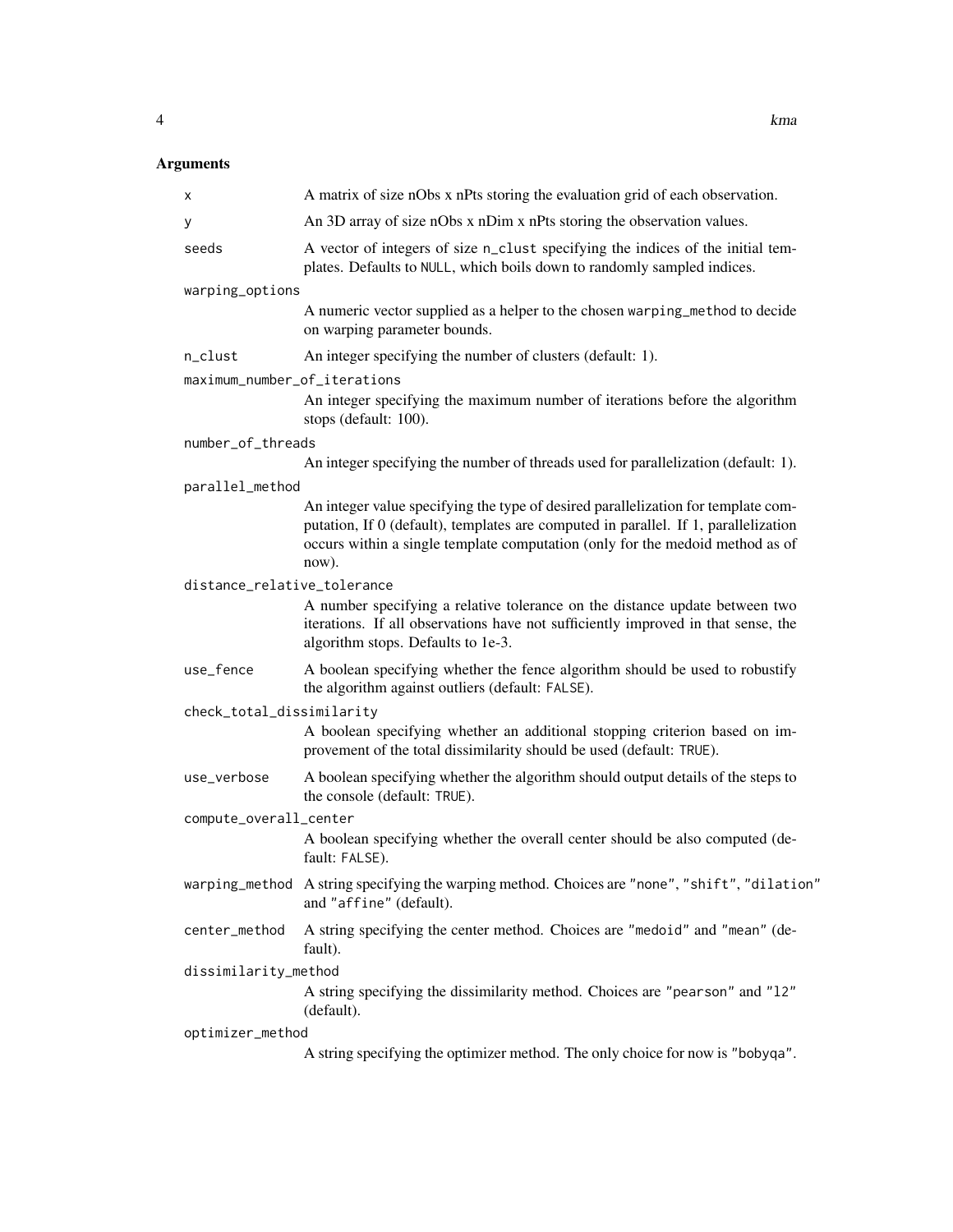kma 5

#### Value

The function output is a kmap object, which is a list with the following elements:

| х                           | As input.                                                                                                                             |  |  |  |  |  |  |
|-----------------------------|---------------------------------------------------------------------------------------------------------------------------------------|--|--|--|--|--|--|
| у                           | As input.                                                                                                                             |  |  |  |  |  |  |
| seeds                       | Indices used in the algorithm.                                                                                                        |  |  |  |  |  |  |
| iterations                  | Number of iterations before the KMA algorithm stops.                                                                                  |  |  |  |  |  |  |
| n_clust                     | As input.                                                                                                                             |  |  |  |  |  |  |
| overall_center_grid         |                                                                                                                                       |  |  |  |  |  |  |
|                             | Overall center grid if compute_overall_center is set.                                                                                 |  |  |  |  |  |  |
| overall_center_values       |                                                                                                                                       |  |  |  |  |  |  |
|                             | Overall center values if compute_overall_center is set.                                                                               |  |  |  |  |  |  |
| distances_to_overall_center | Distances of each observation to the overall center if compute_overall_center<br>is set.                                              |  |  |  |  |  |  |
| x_final                     | Aligned observation grids.                                                                                                            |  |  |  |  |  |  |
| n_clust_final               | Final number of clusters. Note that n_clust_final may differ from initial num-<br>ber of clusters n_clust if some clusters are empty. |  |  |  |  |  |  |
| x_centers_final             |                                                                                                                                       |  |  |  |  |  |  |
|                             | Final center grids.                                                                                                                   |  |  |  |  |  |  |
| y_centers_final             |                                                                                                                                       |  |  |  |  |  |  |
|                             | Final center values.                                                                                                                  |  |  |  |  |  |  |
|                             | template_grids List of template grids at each iteration.                                                                              |  |  |  |  |  |  |
| template_values             |                                                                                                                                       |  |  |  |  |  |  |
|                             | List of template values at each iteration.                                                                                            |  |  |  |  |  |  |
| labels                      | Cluster memberships.                                                                                                                  |  |  |  |  |  |  |
| final_dissimilarity         |                                                                                                                                       |  |  |  |  |  |  |
|                             | Distances of each observation to the center of its assigned cluster.                                                                  |  |  |  |  |  |  |
| parameters_list             |                                                                                                                                       |  |  |  |  |  |  |
|                             | List of estimated warping parameters at each iteration.                                                                               |  |  |  |  |  |  |
| parameters                  | Final estimated warping parameters.                                                                                                   |  |  |  |  |  |  |
| timer                       | Execution time step by step.                                                                                                          |  |  |  |  |  |  |
| warping_method As input.    |                                                                                                                                       |  |  |  |  |  |  |
| dissimilarity_method        |                                                                                                                                       |  |  |  |  |  |  |
|                             | As input.                                                                                                                             |  |  |  |  |  |  |
| center_method               | As input.                                                                                                                             |  |  |  |  |  |  |
|                             | optimizer_method                                                                                                                      |  |  |  |  |  |  |
|                             | As input.                                                                                                                             |  |  |  |  |  |  |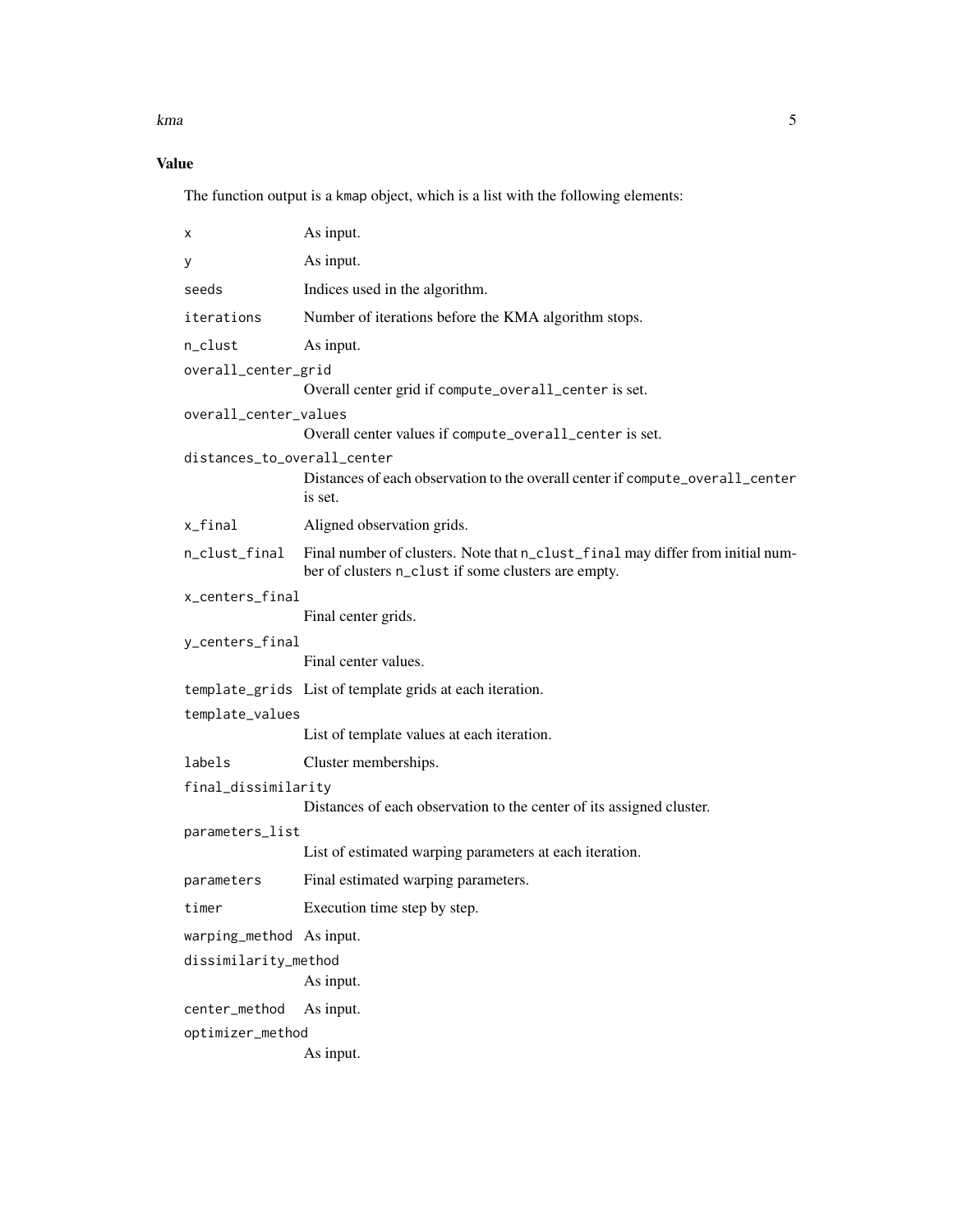#### Examples

```
res <- kma(
  simulated30$x,
  simulated30$y,
  seeds = c(1, 21),n<sup>-clust = 2,</sup>
  center_method = "medoid",
  warping_method = "affine",
  dissimilarity_method = "pearson"
\mathcal{L}
```
plot.kma *Plot for* kmap *objects*

#### Description

Plot for kmap objects

#### Usage

```
## S3 method for class 'kma'
plot(x, type = "data", number_of\_displayed\_points = 50, ...)
```
#### Arguments

| $\mathsf{x}$               | The kma object to be plotted.                                                                                                                                                                          |  |  |  |
|----------------------------|--------------------------------------------------------------------------------------------------------------------------------------------------------------------------------------------------------|--|--|--|
| type                       | A string specifying the type of information to display. Choices are "data" for<br>plotting the original and aligned curves (default) or "warping" for plotting the<br>corresponding warping functions. |  |  |  |
| number_of_displayed_points |                                                                                                                                                                                                        |  |  |  |
|                            | The number of points to used for display. It is set as the minimum between this<br>parameter and the number of points in the original data set. Defaults to 50.                                        |  |  |  |
| $\ddotsc$                  | Other graphical parameters (see par). Ignored for now.                                                                                                                                                 |  |  |  |

#### Value

A [ggplot](#page-0-0) object invisibly.

#### Examples

```
res <- kma(
  simulated30$x,
  simulated30$y,
  seeds = c(1, 21),n<sup>-clust = 2,</sup>
  center_method = "medoid",
  warping_method = "affine",
  dissimilarity_method = "pearson"
```
<span id="page-5-0"></span>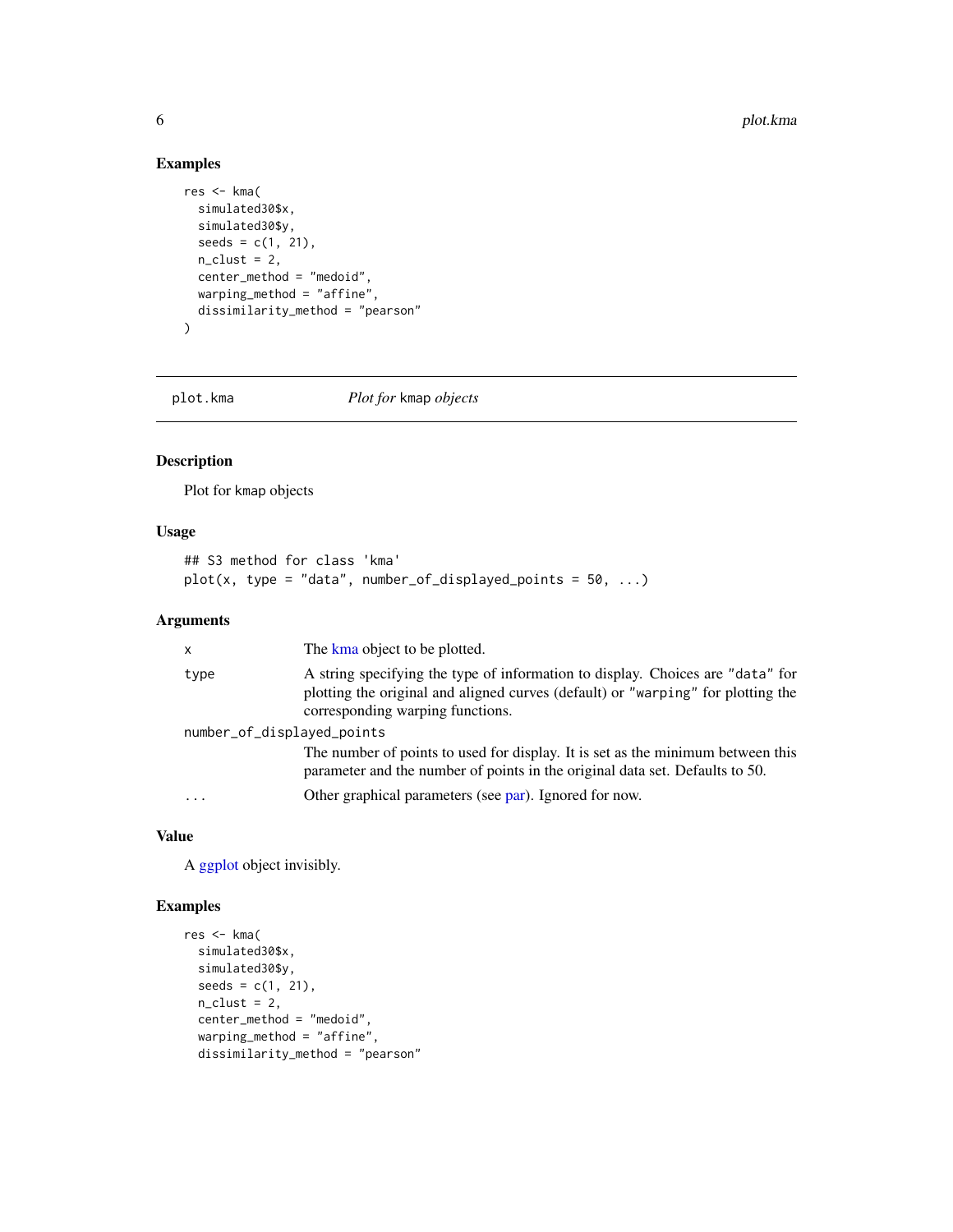#### <span id="page-6-0"></span>simulated30 7

```
\overline{\phantom{a}}plot(res, type = "data")
plot(res, type = "warping")
```
simulated30 *Simulated data for examples.*

#### Description

A data set containing 30 simulated uni-dimensional curves.

#### Usage

simulated30

#### Format

A list with abscissas x and values y:

x Matrix 30x200;

y Array 30x1x200.

simulated90 *Simulated data from the CSDA paper*

#### Description

A data set containing 90 simulated uni-dimensional curves.

#### Usage

simulated90

#### Format

A list with abscissas x and values y:

- x Vector of size 100;
- y Matrix if size 90x100.